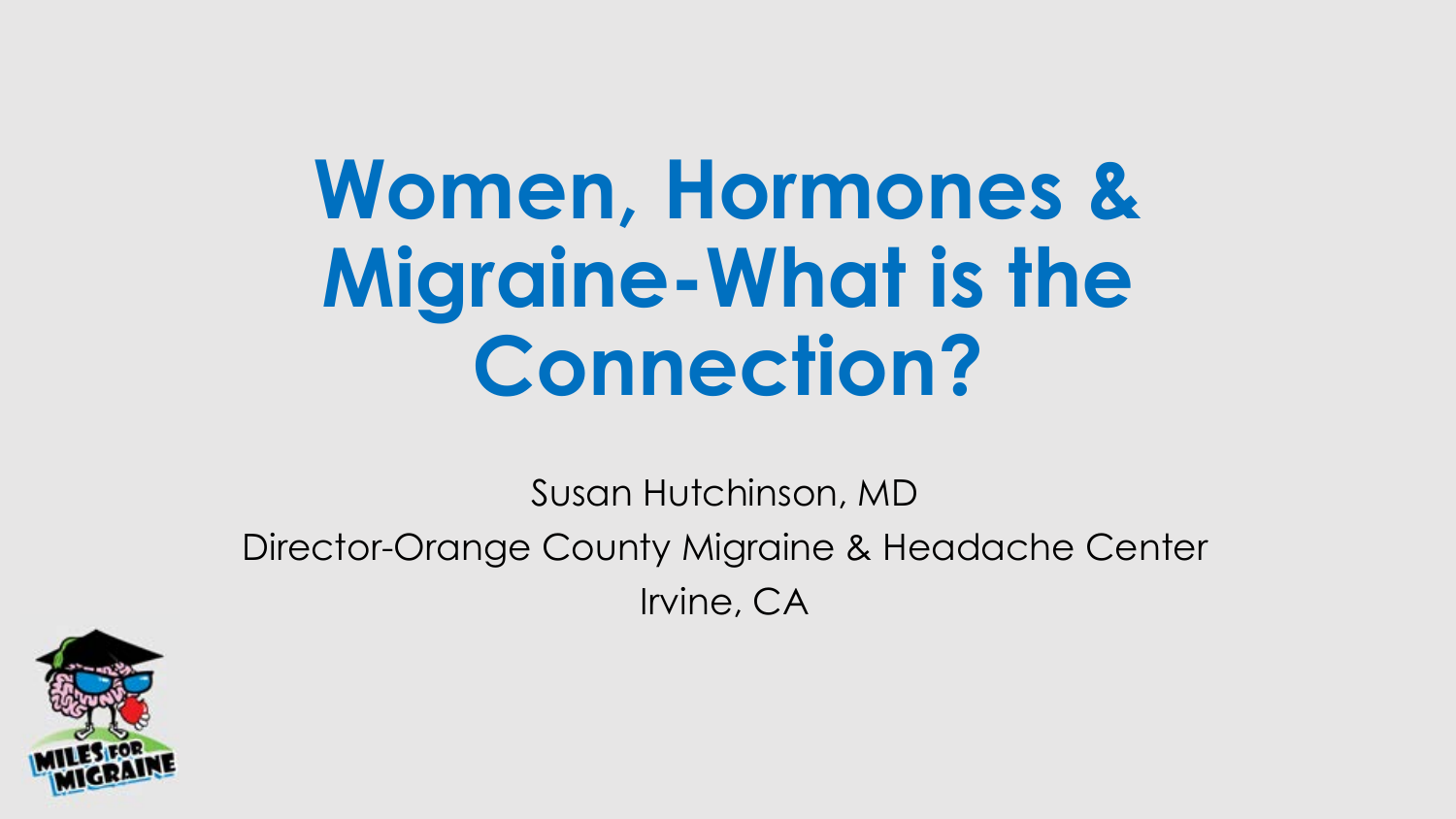## MIGRAINE AND MENARCHE



- Beginning with puberty, migraine is more common in girls
- Menstrually-associated migraine begins at menarche in 33% of women with migraine
- 60-70% of female sufferers experience migraine in association with menses

Silberstein SD. *Neurology.* 1991; 41:786-793 MacGregor EA. *Neruologic Clinics*. 1997; 15(1): 125-141 Benedetto, C et al. *Cephalalgia.* 1997; 20: 32-34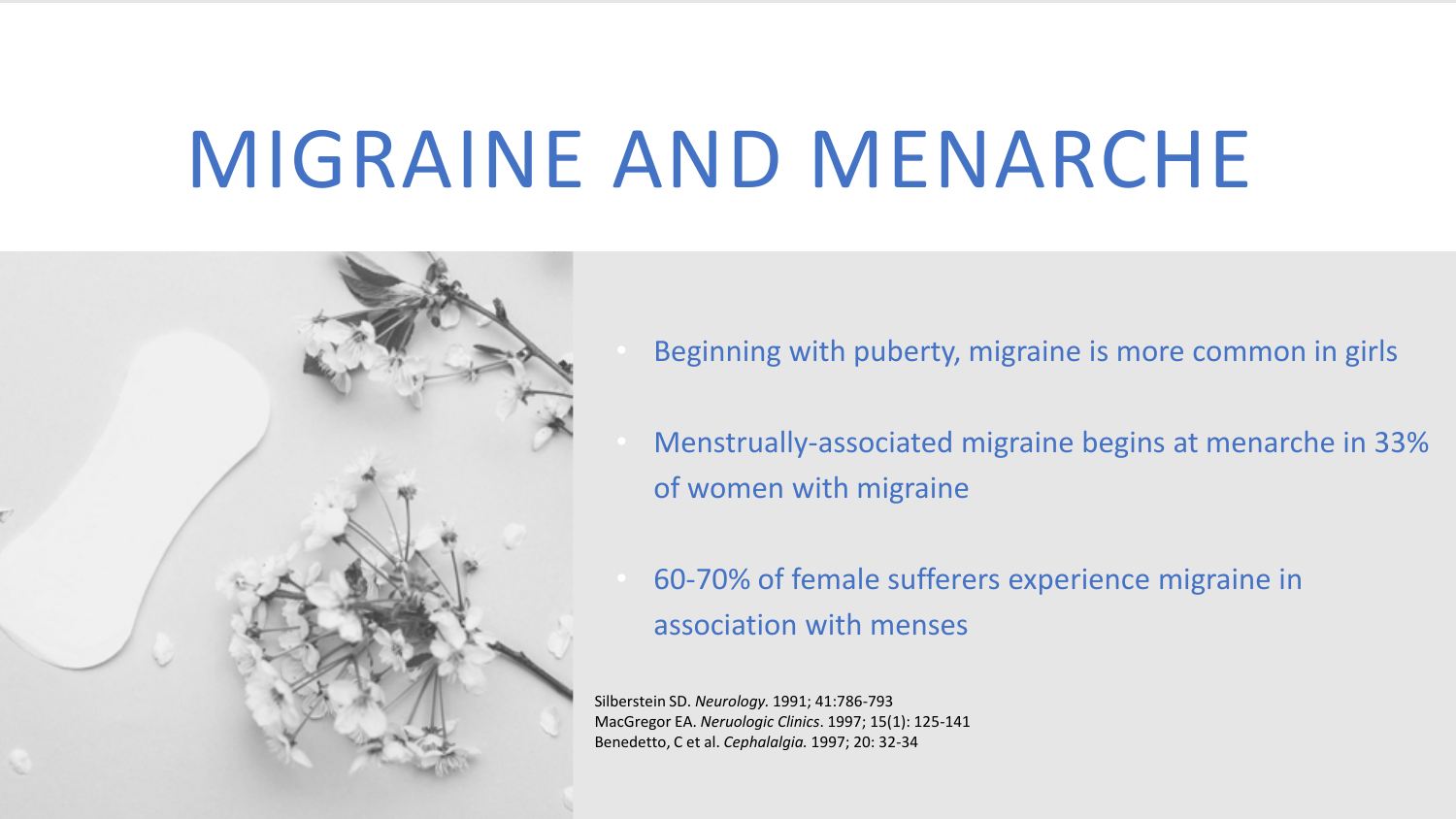### **Migraine Prevalence: US Female Population**



Lipton RB et al. *Headache*. 2001;41:646-657.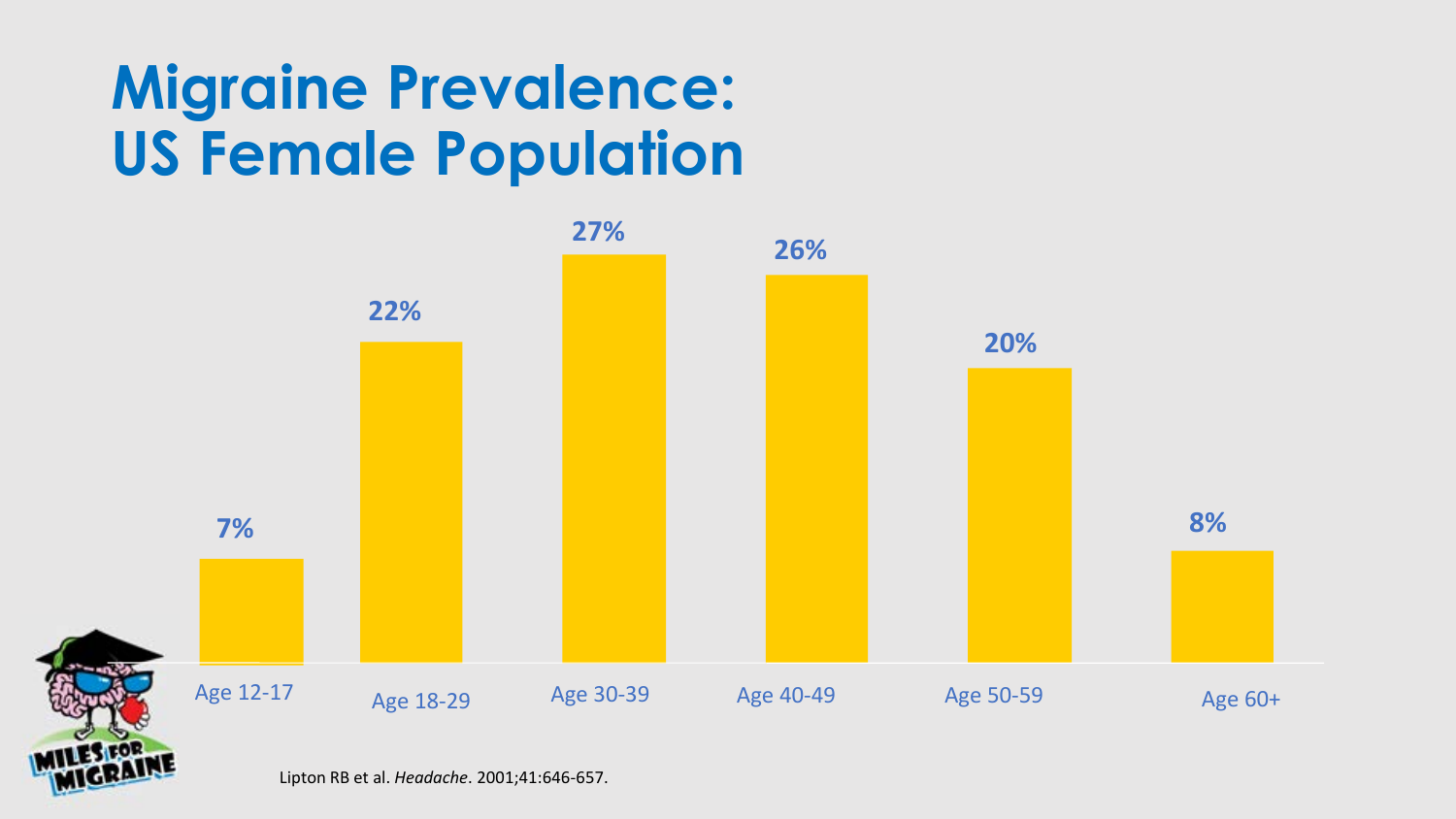### SPECIFIC QUESTIONS FOR WOMEN

#### DO YOU OFTEN HAVE A HEADACHE

WITH MENSES?

ANY CURRENT CHANCE OF

PREGNANCY?

WHAT HAPPENED TO YOUR HEADACHES DURING

PREGNANCY, AFTER DELIVERY, AND DURING

BREAST - FEEDING?

ARE YOU PLANNING ON PREGNANCY

NEAR FUTURE?



WHAT ARE YOU DOING NOW FOR BIRTH

CONTROL?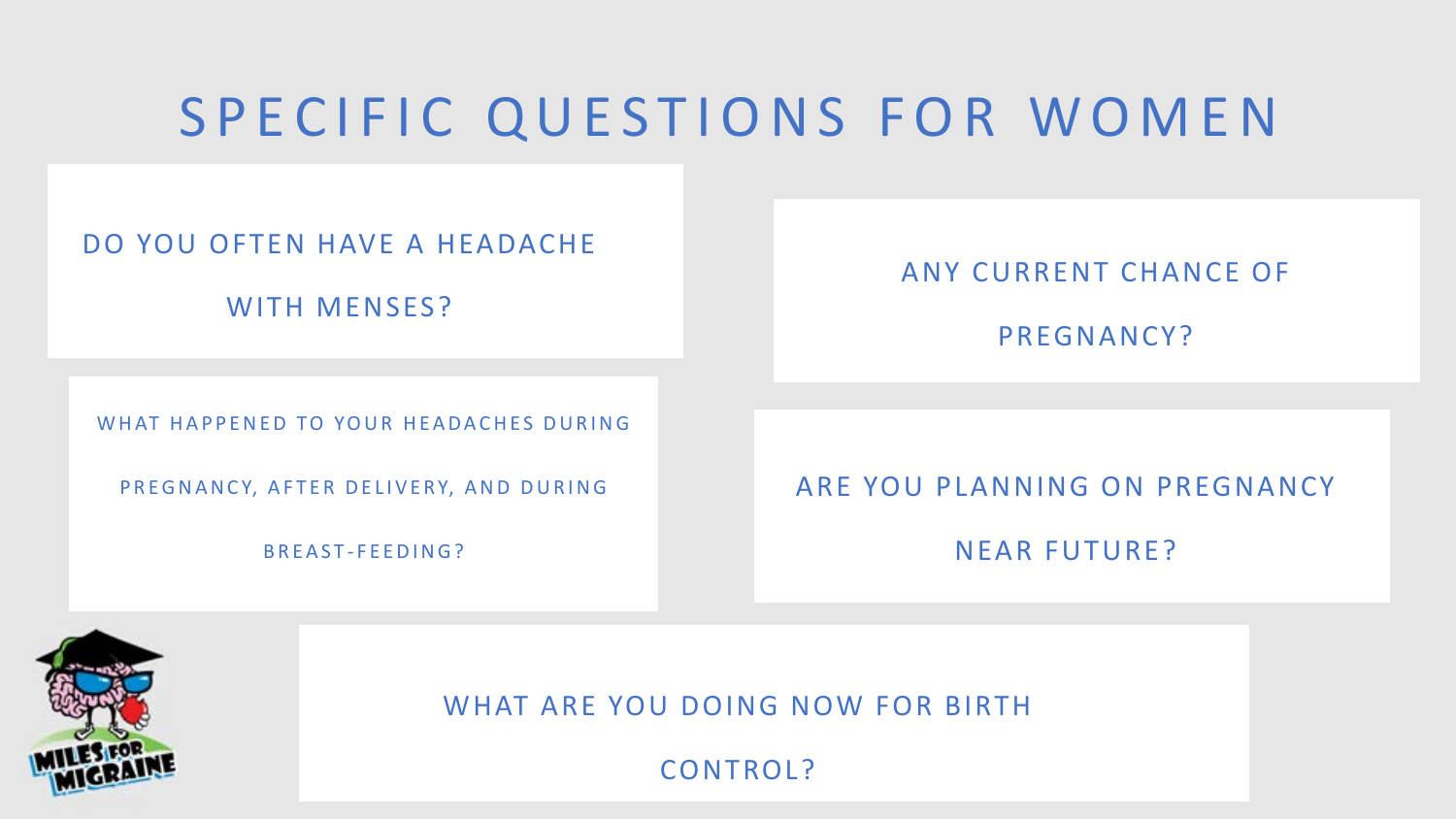### MENSTRUAL MIGRAINE-WHY IMPORTANT TO RECOGNIZE

#### & TREAT



- More disabling than non-menstrual migraine for many women
- Tends to last longer, be more refractory to treatment
- Often associated with nausea & morning (wake-up) headache
- Predictable so treatment can be preemptive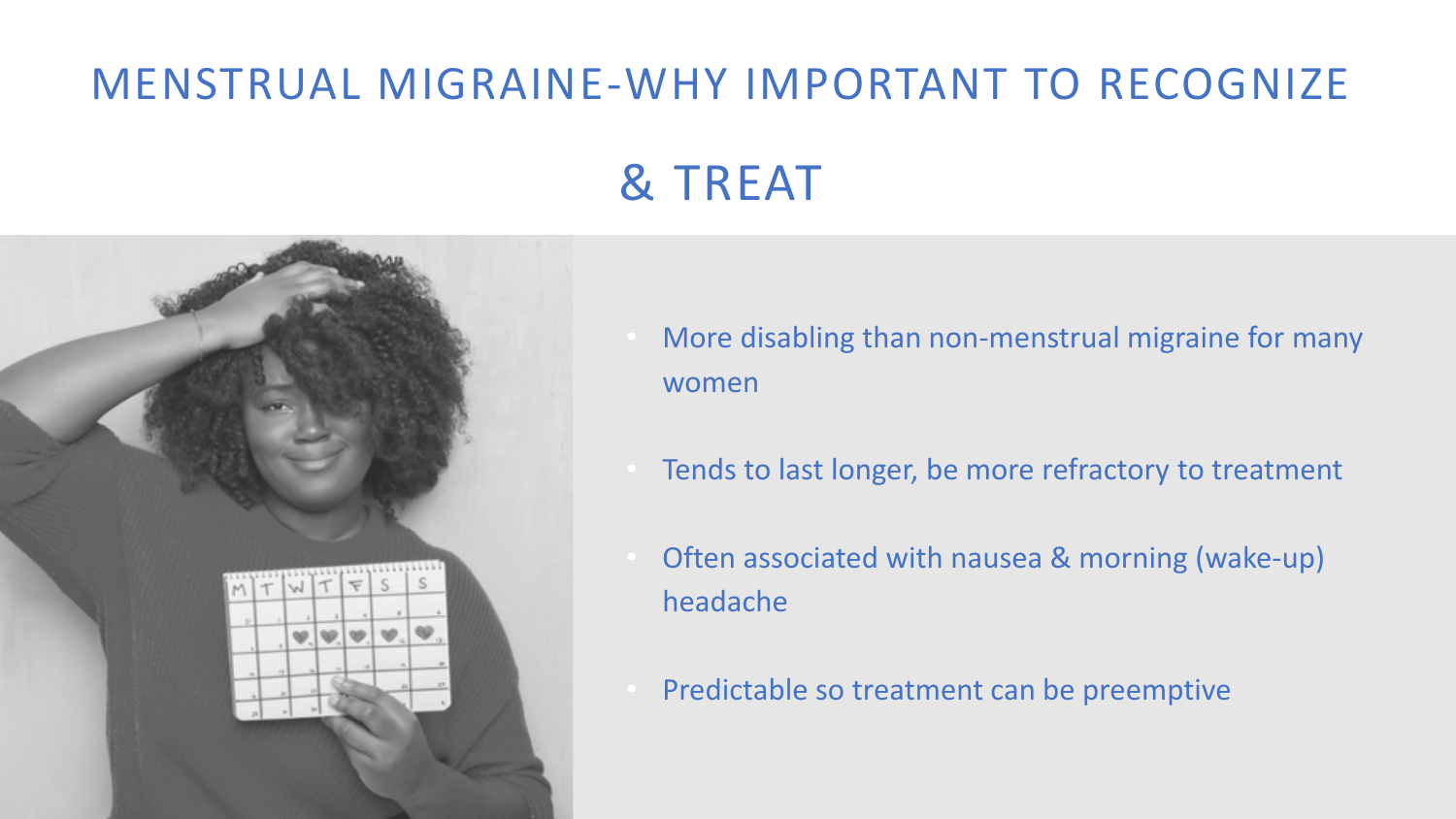

#### DIAGNOSIS

- Menstrual migraine is migraine that occurs in the perimenstrual window of -2 to +3 of the menstrual cycle and occurs at least 66% of the time in a patient; i.e. the migraine begins sometime in that time frame
- Day 1 is first day of bleeding; there is no Day 0
- Prospective diary recommended but not mandatory to make the diagnosis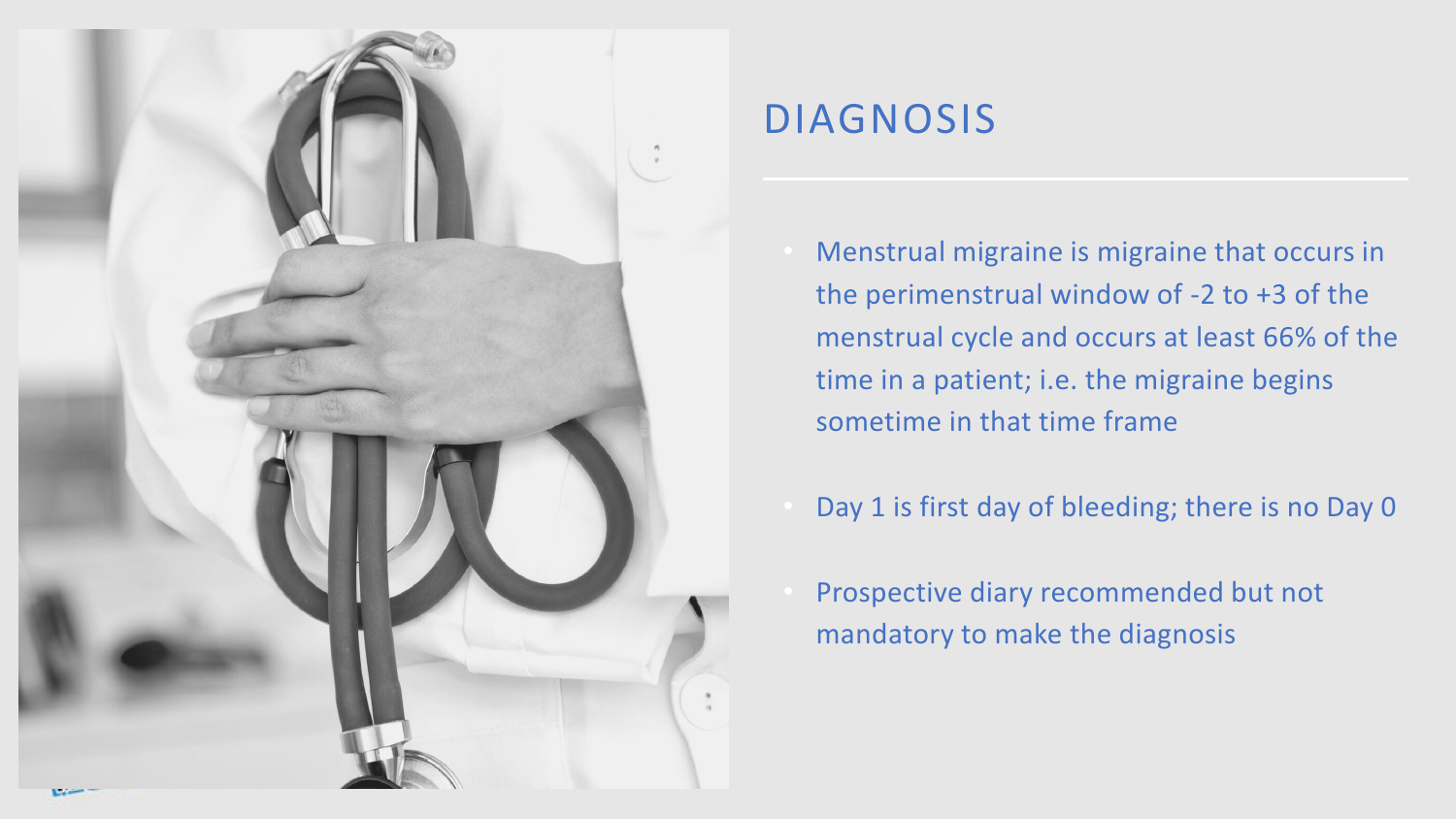

#### ESTROGEN WITHDRAWAL HEADACHE

• ICHD-3 8.3.3 defined as headache or migraine developing within 5 days after 3 or more weeks of exogenous estrogens is interrupted (for example during placebo week of oral contraceptive pills) and headache/migraine resolves within 3 days in absence of further exogenous estrogen.

• [ICHD 8.3 Headache attributed to substance withdrawal]

• ichd-3.org accessed 1/04/2020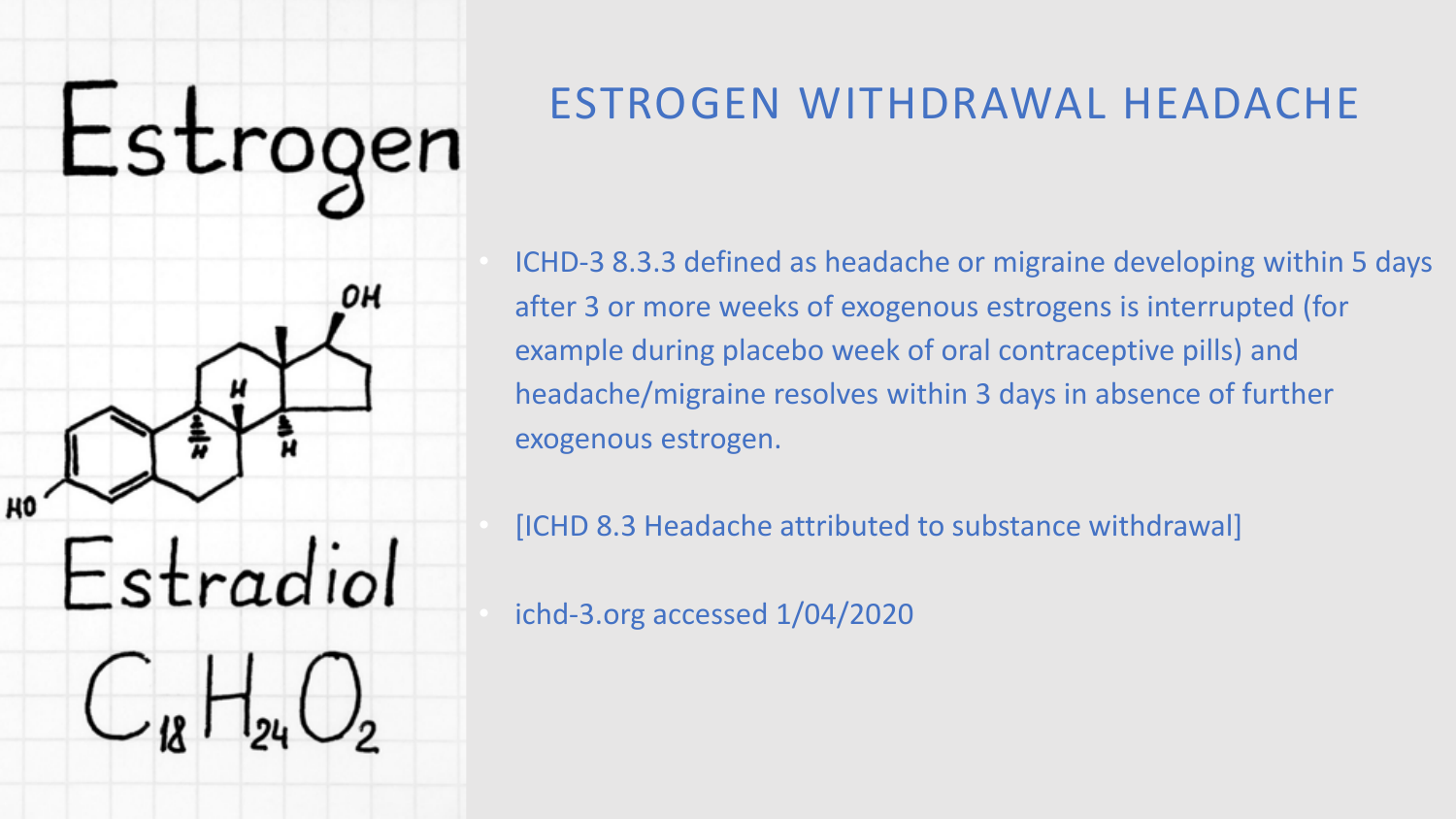#### DIAGNOSTIC TOOL

- A headache calendar or diary is THE MOST IMPORTANT TOOL to diagnose menstrual migraine and then to classify as pure menstrual migraine (PMM) vs. menstrual related migraine (MRM)
- The patient MUST mark down the first and last day of menses on the calendar as well as all headache days.
- Day 1 of cycle=first day of bleeding

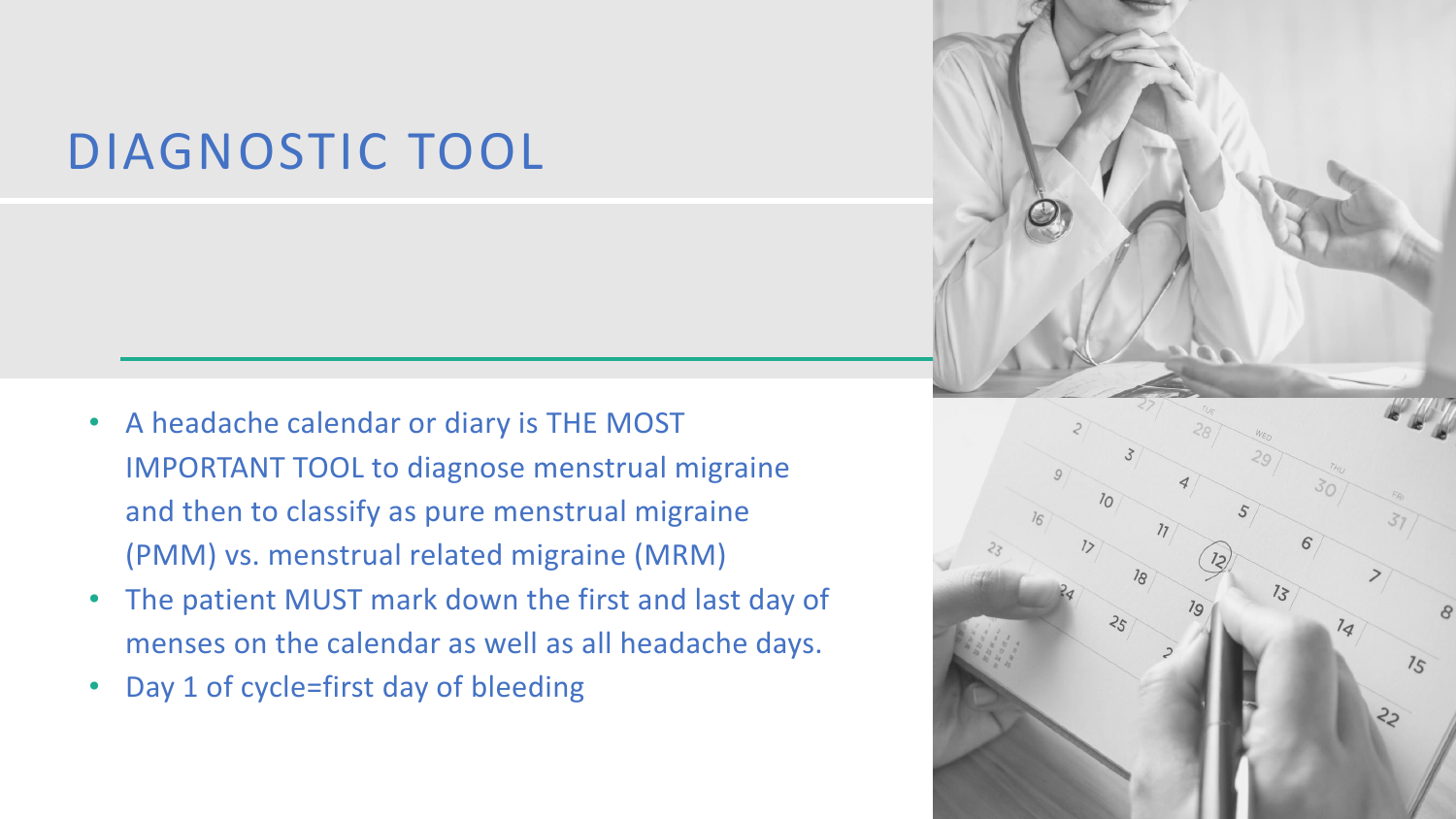

#### WHY SO IMPORTANT TO DIFFERENTIATE PMM VS. MRM?

- For women with PMM (pure menstrual migraine) her treatment can be targeted to her vulnerable time of the cycle
- For women with MRM (menstrual related migraine) her treatment will need to be expanded to looking at all her triggers and risk factors and a broader preventive approach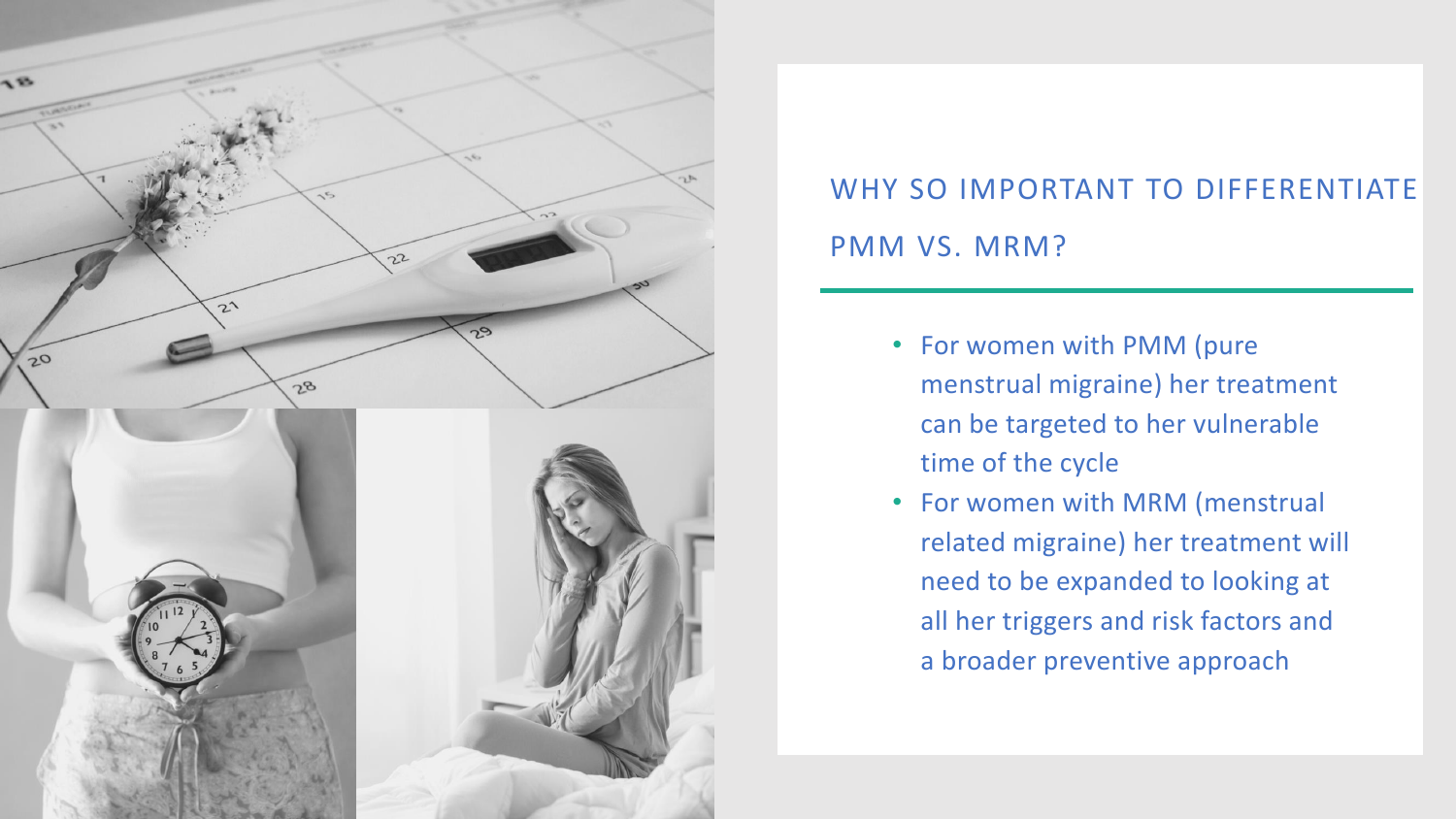## HORMONE INFLUENCE

- Drop in estrogen is a strong migraine trigger
- Late luteal injections of estradiol postponed migraine occurrence
- Late luteal injections of progesterone postponed bleeding but not migraines



• Somerville BW, Neurology, 1972:22:355-365.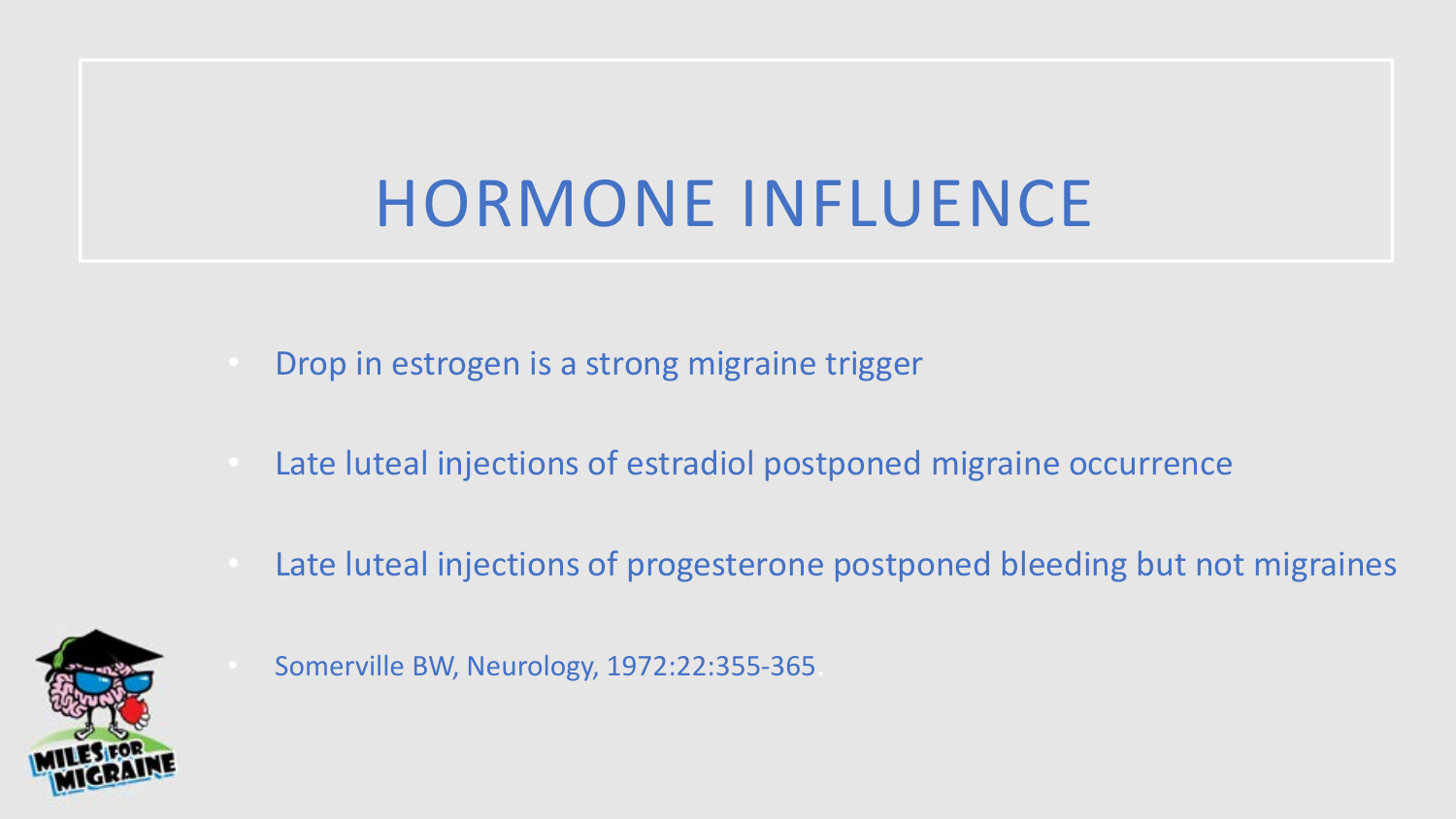NSAID'S MAGNESIUM

#### Treatment

Approaches

#### Menstrual Migraine

• TRIPTANS INCLUDING NON-ORAL AND SHORT-TERM PREVENTIVE DURING VULNERABLE TIME

**STANDARD** MIGRAINE PREVENTIVES RESCUE OPTIONS IF SEVERE

**HORMONAL** 

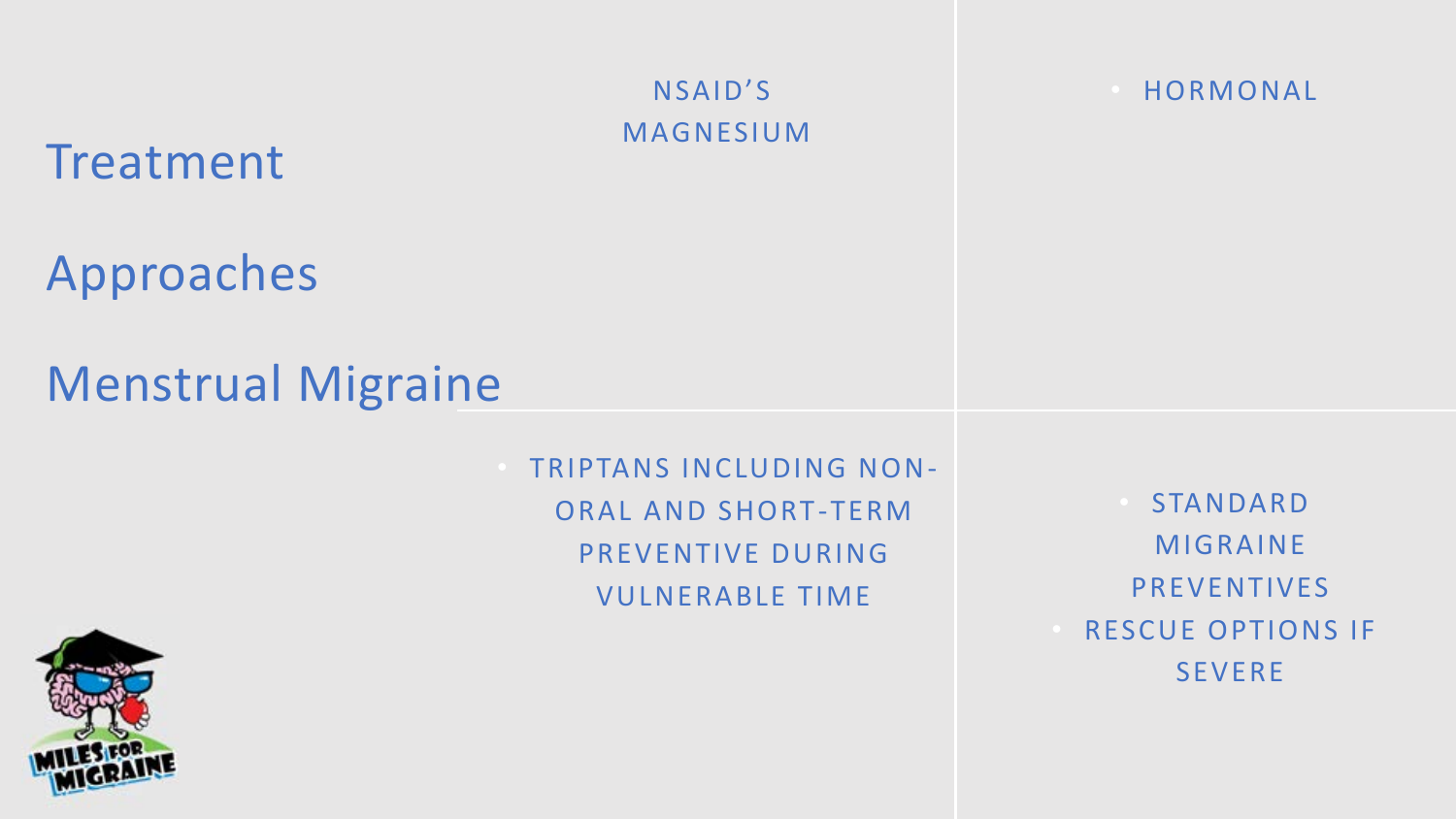

## SHORT-TERM PREVENTION: NAPROXEN SODIUM

• Naproxen sodium 550 mg BID versus placebo (n=35) -Day -7 to Day +6 (start of menses=Day 1) for 3 cycles -Significantly reduced headache intensity, duration, number of headache days compared to baseline, p<.05 -Naproxen was only superior to placebo at 3 months of treatment, p<.05 -33% were headache free (none with placebo)

Sances G et al. Headache. 1990;11:705-709.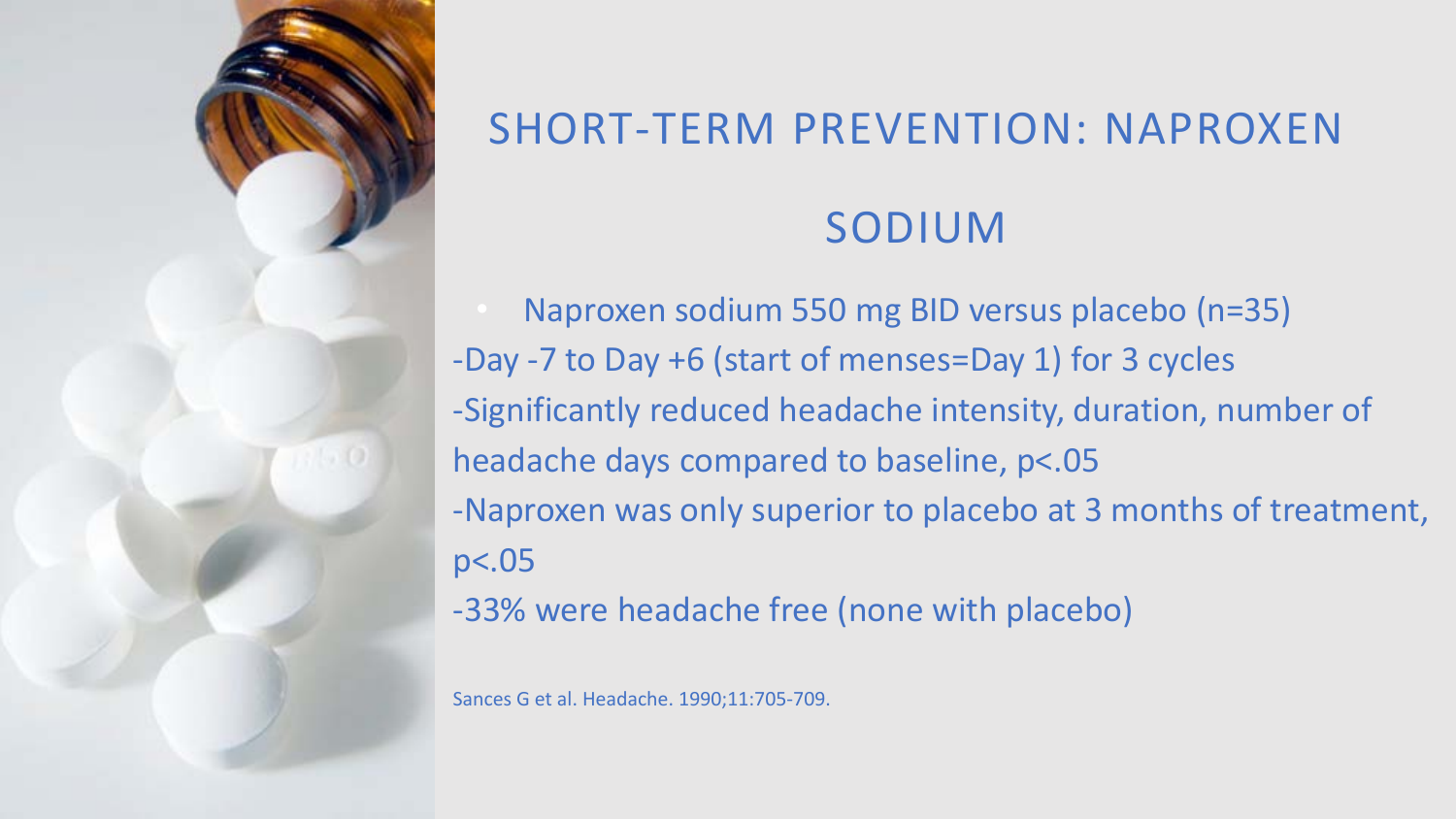

#### SHORT-TERM PREVENTION: MAGNESIUM

- Magnesium (Mg) is postulated to affect pain threshold
- Magnesium pyrrolidone carboxylic acid 360 mg/day or placebo from Day 15 to start of menses for 2 cycles (n=20)
- **Mg treatment**
- -Reduced number of headache days (P<.01)
- -Reduced Total Pain Index (P<.005)

Facchinetti F et al. Headache. 1991;31:298-301.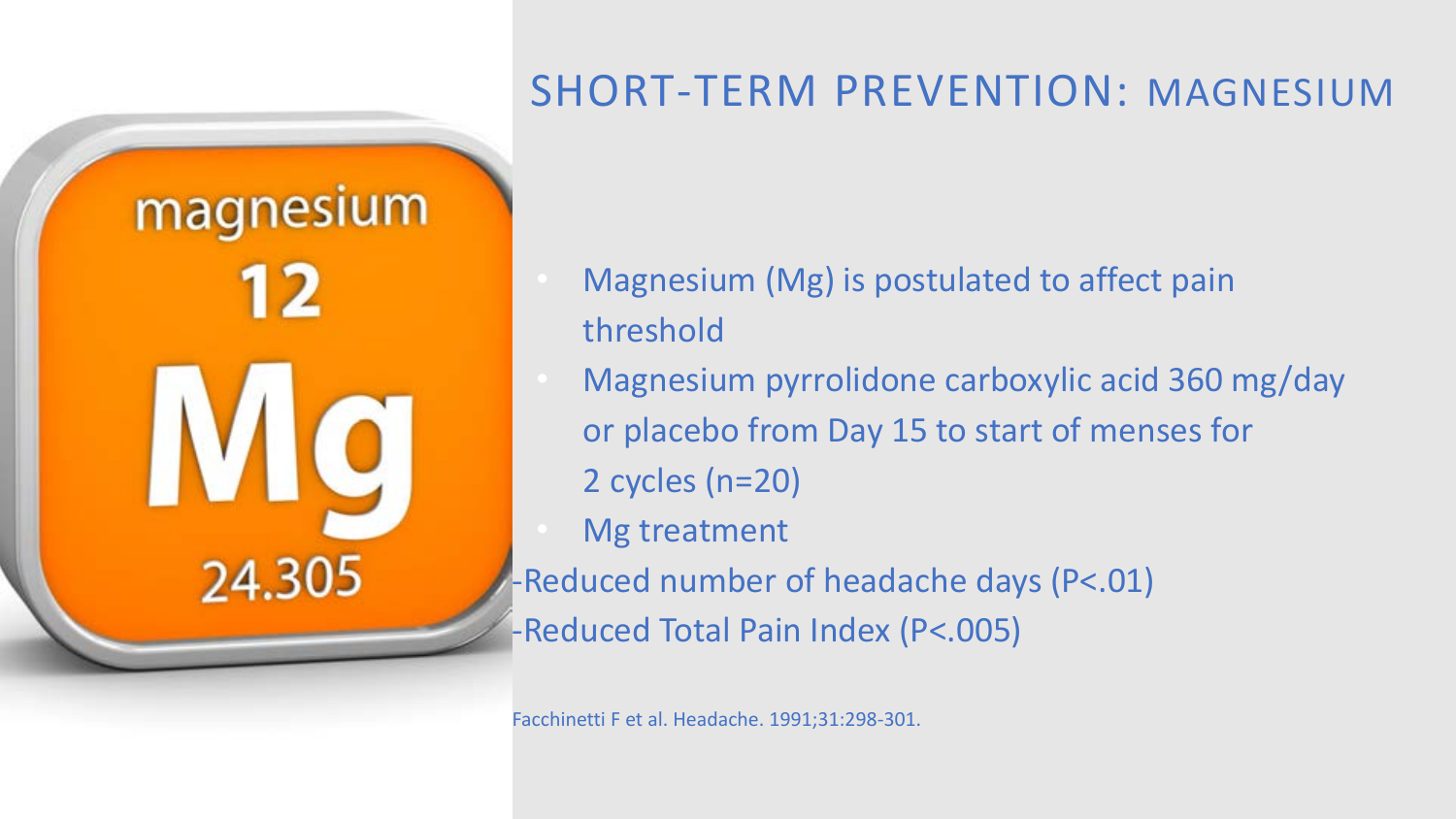

## HORMONAL TREATMENT OPTIONS

- Add-back estrogen-perimenstrually: e.g. estradiol patch .1 mg the week of menses
- Continuous OCP's-monophasic
- Continuous contraceptive ring (NuvaRing)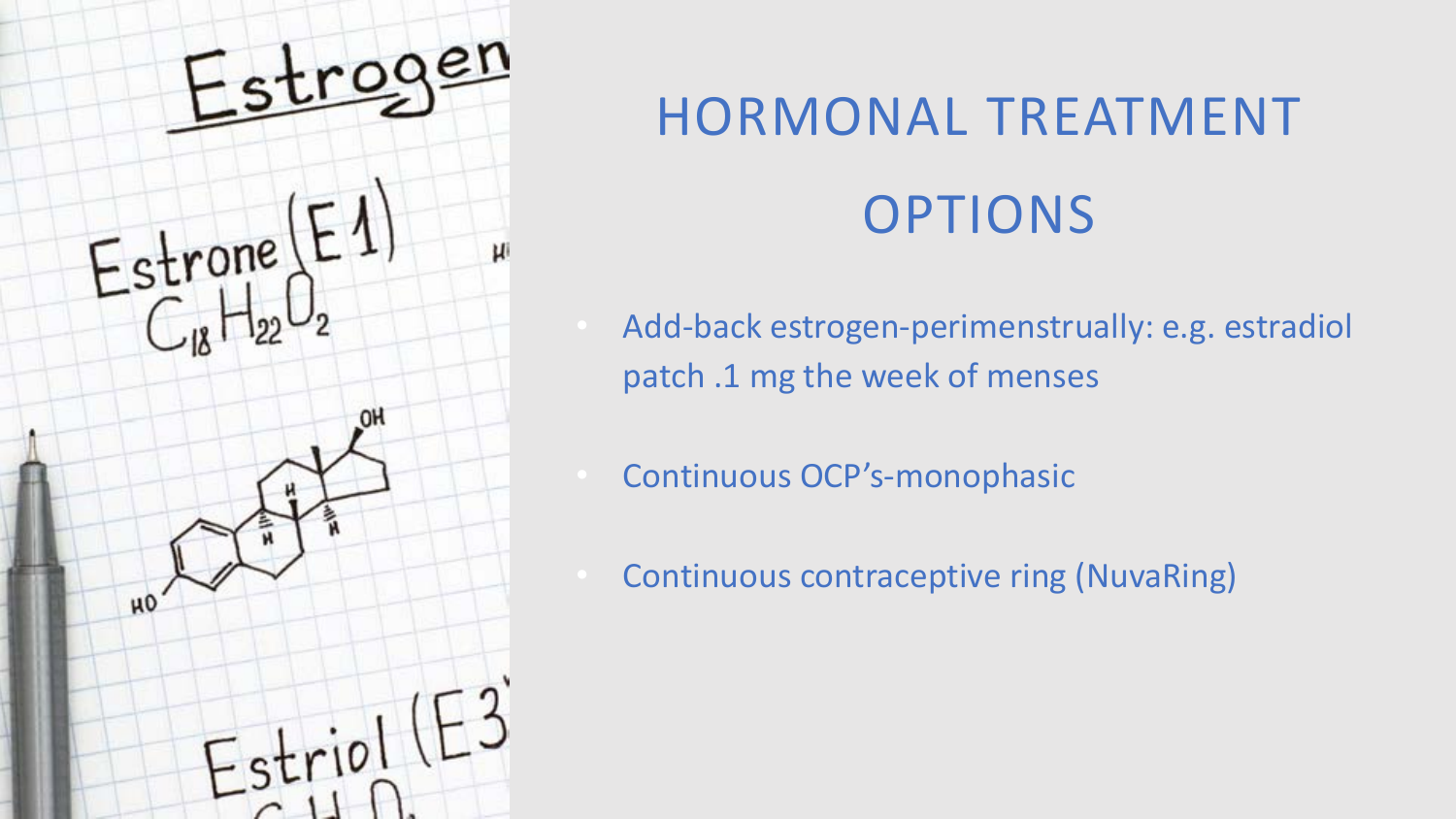### SHORT-TERM PREVENTION WITH ESTRADIOL GEL

#### Timing Matters

- Estradiol gel or placebo on tenth day following the first day of peak fertility and continued daily until, and including, day +2
- Percutaneous estradiol was associated with a 22% reduction in migraine days, p=0.04
- The migraines were less severe and had less nausea
- However, there was a 40% increase in migraine in the 5 days following rx!
- Benefit during treatment was offset by deferred estrogen withdrawal, triggering post-dosing migraine immediately after the gel was stopped



MacGregor EA et al. Neurology 2006;67:2159–2163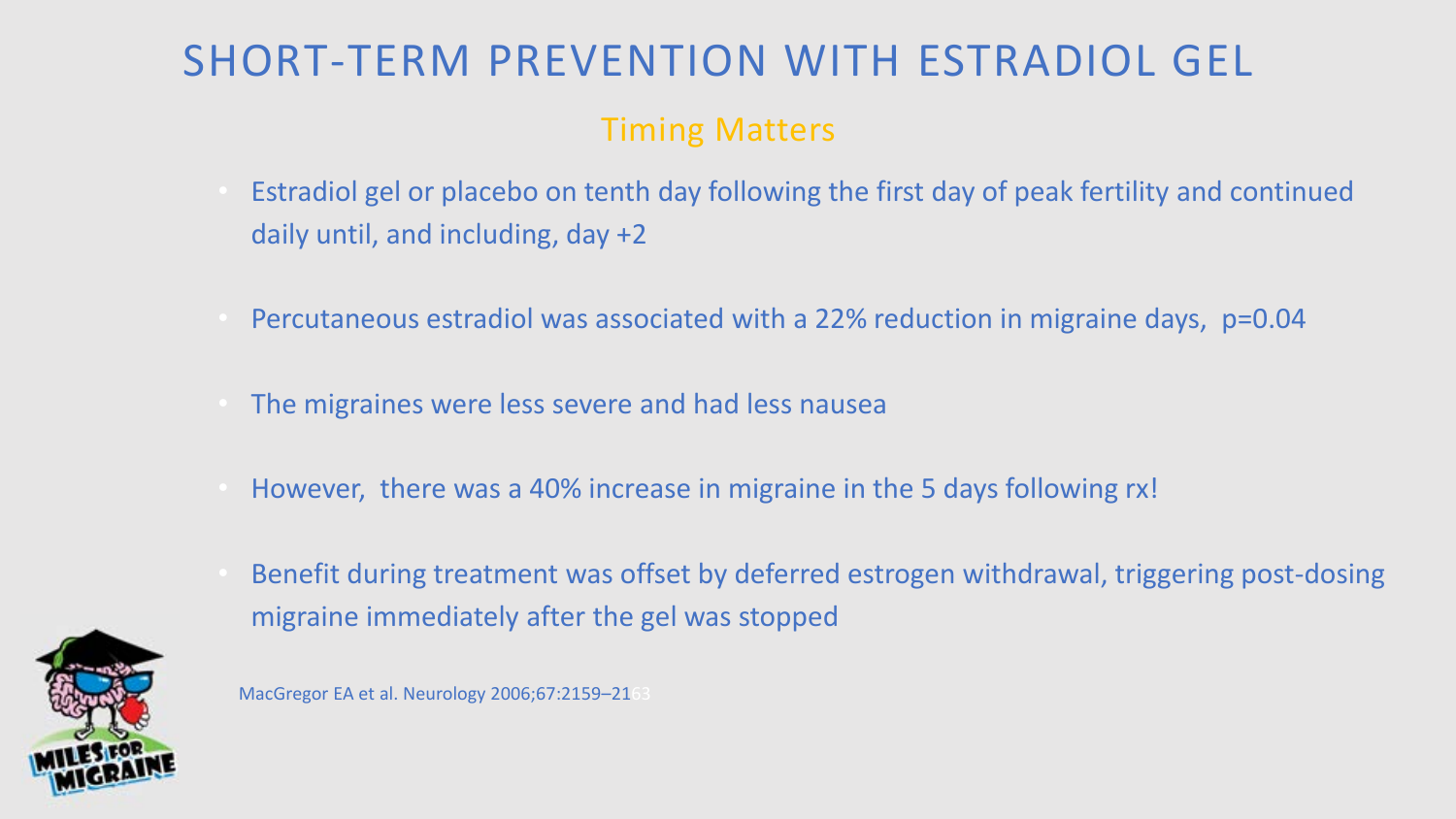#### SHORT-TERM PREVENTION: TRANSDERMAL ESTROGEN Dose Matters

-No benefit observed in placebo-controlled trial with 50 µg 17-beta-estradiol

-Reduced frequency (ns) and use of rescue medication (P<.05) with 100 µg dose compared with 25 µg dose

-No long term safety data from these studies



1. Smite MG et al. Headache. 1994;34:103-106. 2. Pradalier A et al. Proc 10th Migraine Trust Symp. 1994;129-132.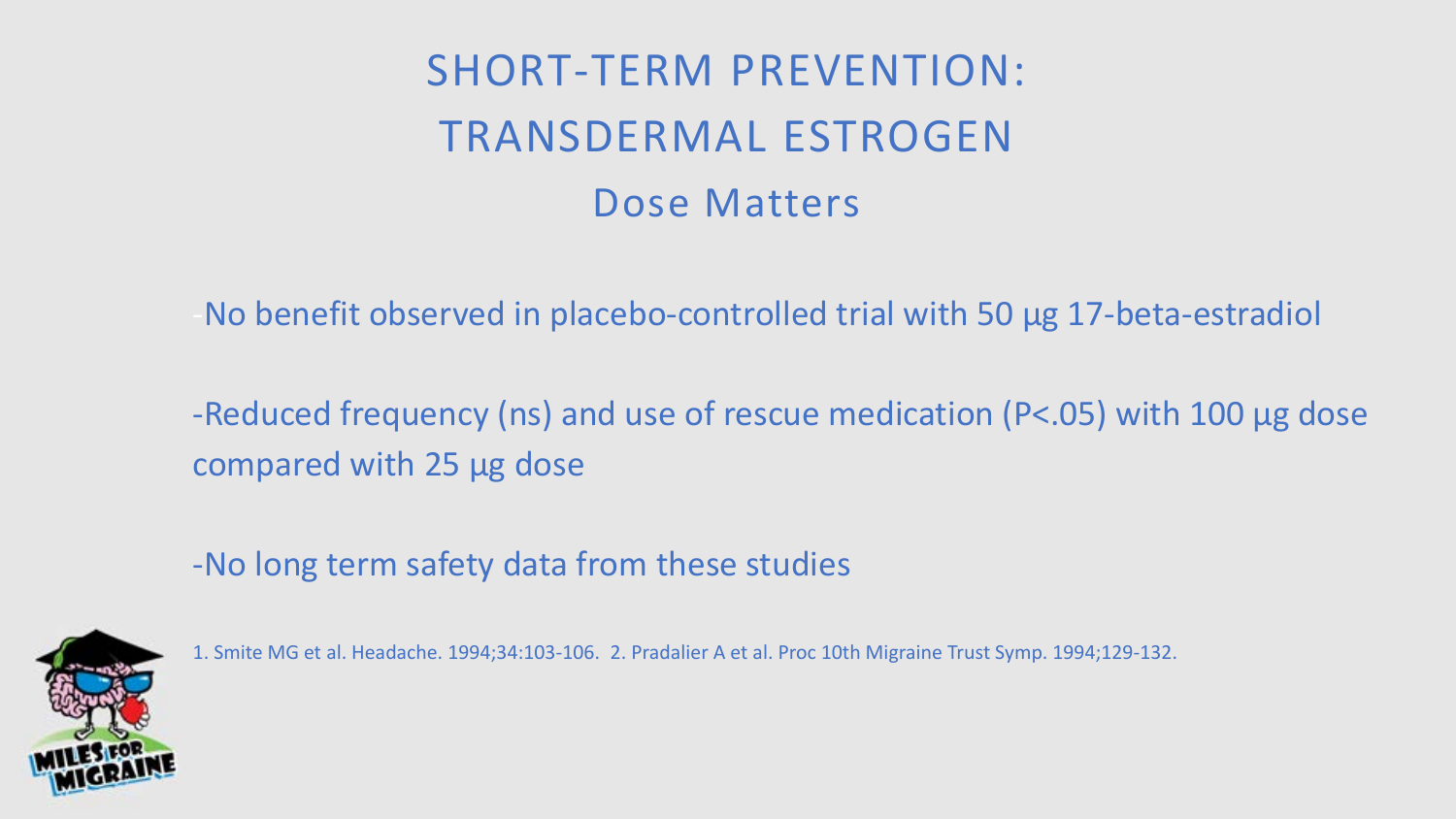



#### MIGRAINE AS RISK FACTOR FOR

#### **STROKE**

- Migraine is an independent risk factor for stroke in women < 45 years old
- 2-fold increase in ischemic stroke compared to women without migraine
- *This increase primarily driven by the subgroup of women who have migraine with aura*
- Approximately 1.5 increased risk hemorrhagic stroke in women with migraine
- Other risk factors such as smoking amplify this risk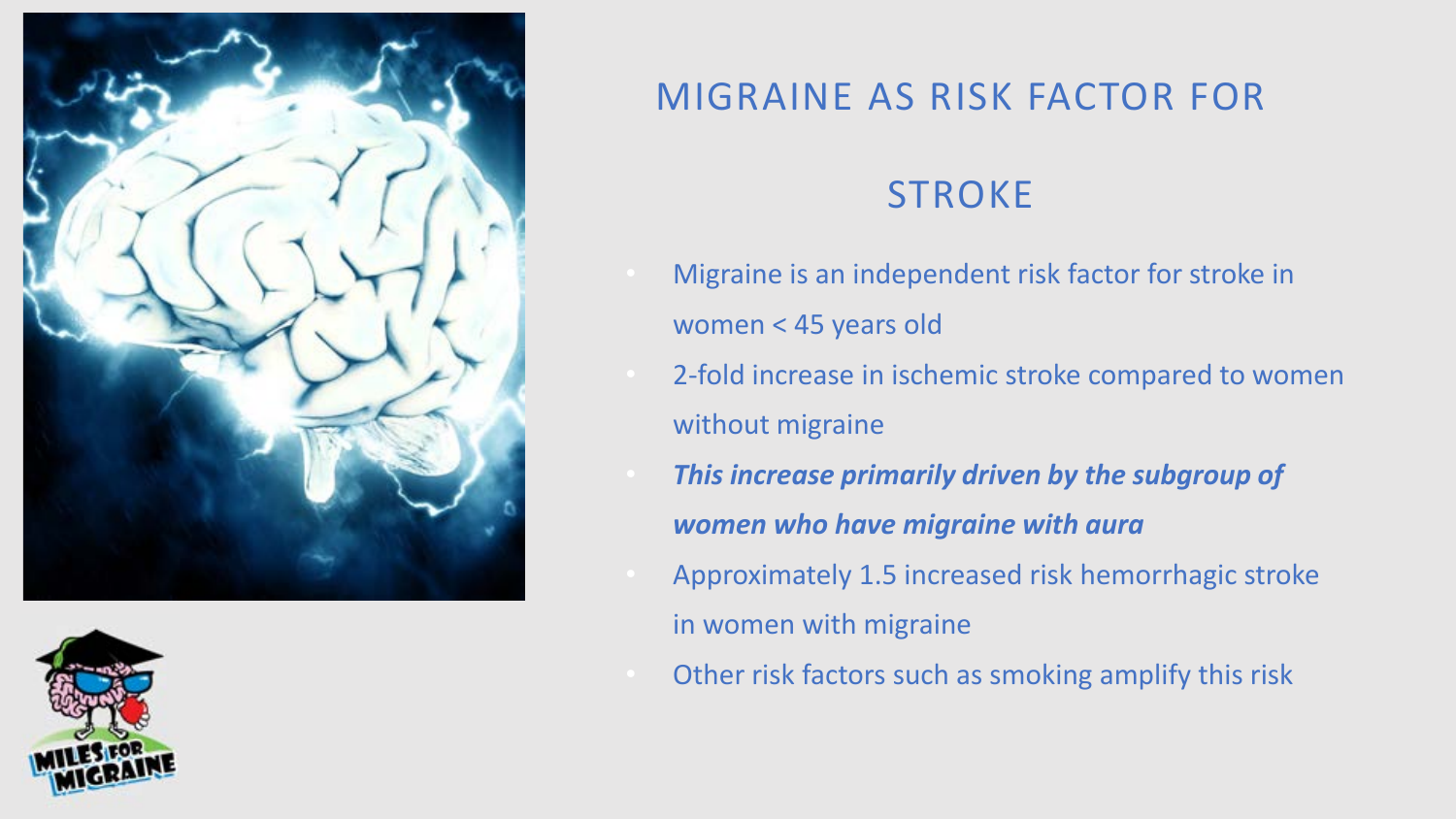### ESTROGEN CONTROVERSY

• To date, there is no consensus on guidelines for prescribing combined oral contraceptives in women who have migraine with aura. The International Headache Society advises that low-dose estrogen may be prescribed in women who have simple visual aura.1 The American College of Obstetricians and Gynecologists recommends using progestin-only intrauterine or barrier contraception.2 Meanwhile, the World Health Organization states that estrogen-containing contraception is an absolute contraindication in all women who have migraines with aura.3



1. International Headache Society Taskforce. Recommendations on the risk of ischaemic stroke associated with use of combined oral contraceptives and hormone replacement therapy in women with migraine. Cephalalgia. 2000;20:155-6. 2. ACOG Committee on Practice Bulletins-Gynecology. ACOG practice bulletin. No. 73: Use of hormonal contraception in women with coexisting medical conditions. Obstet Gynecol. 2006;107(6):1453-72. 3. World Health Organization. Medical Eligibility Criteria for Contraceptive Use. 3 rd ed. Geneva: Department of Reproductive Health and Research, WHO; 2004.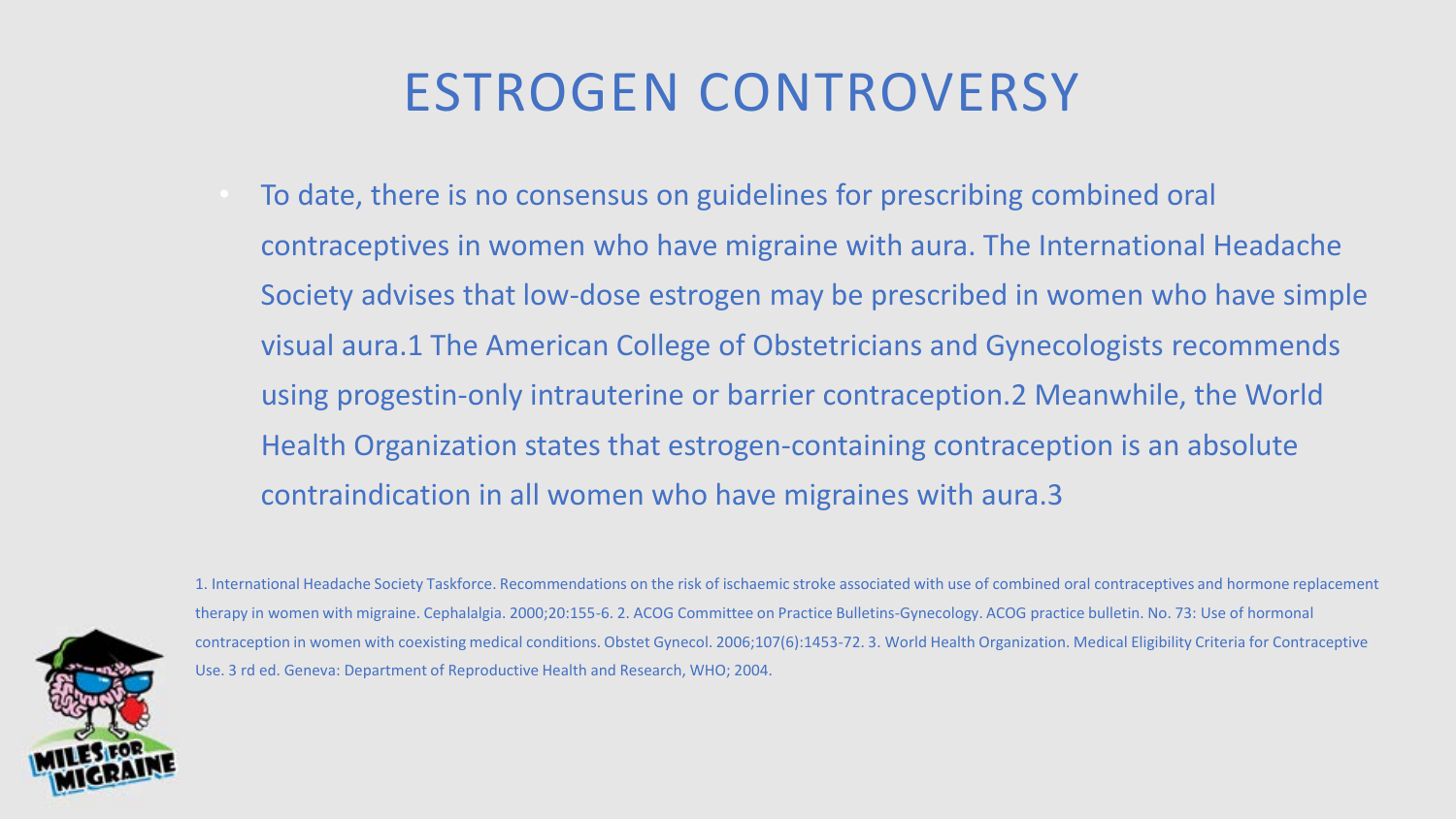### CLINICAL PRACTICE

- Low dose estrogen dose CHC's are appropriate in the majority of women with migraine without aura who do not smoke
- CHC's may be an option for women with migraine with aura if the benefits outweigh the risks (individualized approach)
- Use of the vaginal ring contraceptive decreased aura frequency in women with migraine with aura in one study

Calhoun A, Ford S, Pruitt A. The impact of extended-cycle vaginal ring contraception on migraine aura: A retrospective case series. Headache. 2012;52:1246-1253.

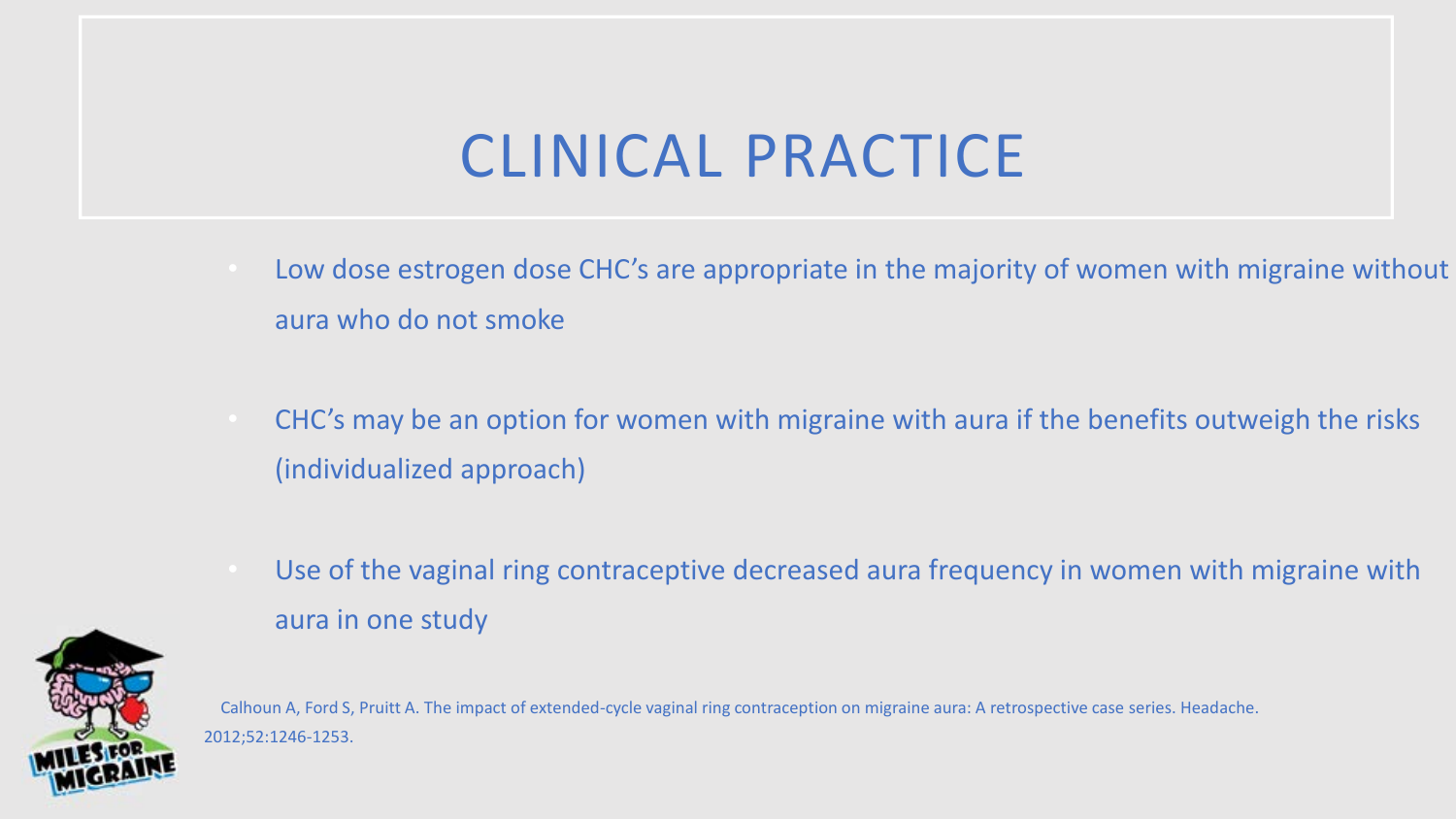#### CONTRACEPTIVE OPTIONS: THE YOUNGER WOMAN WITHOUT AURA





- Regular menses
- Low-dose, monophasic
- Dose of ethinyl estradiol 10-35 mcg
- Oral or vaginal ring delivery

Chavanu et al. Pharmacotherapy. 2002;22(11):1442-1457.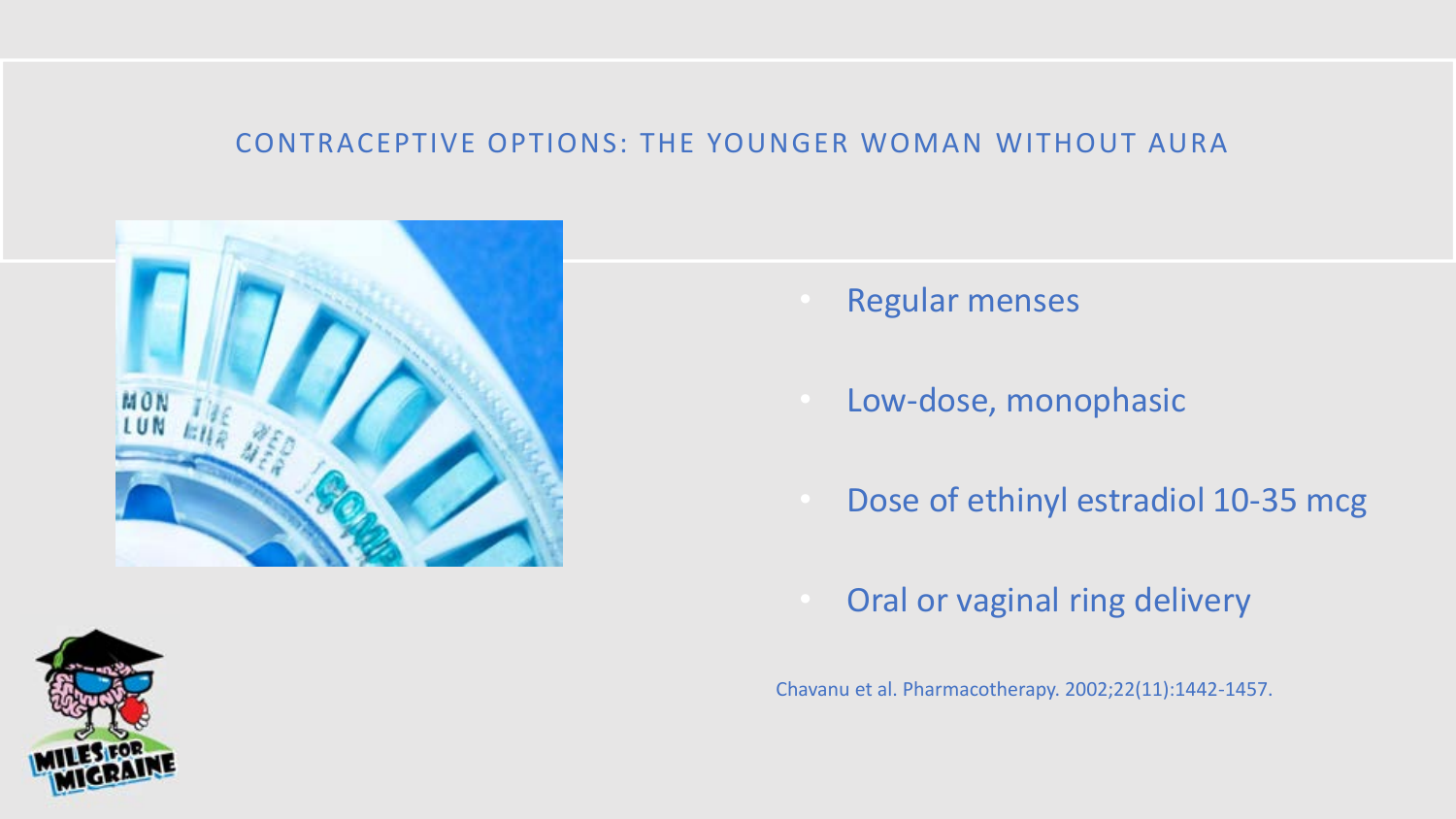### **Contraceptive Options for Women with Aura**

- Progesterone only oral contraceptive
- IUD (Progesterone (3 dosages) & copper IUD)
- Progesterone implant
- Progesterone Injection
- Low dose estrogen containing contraception if non-smoker and benefits>risks

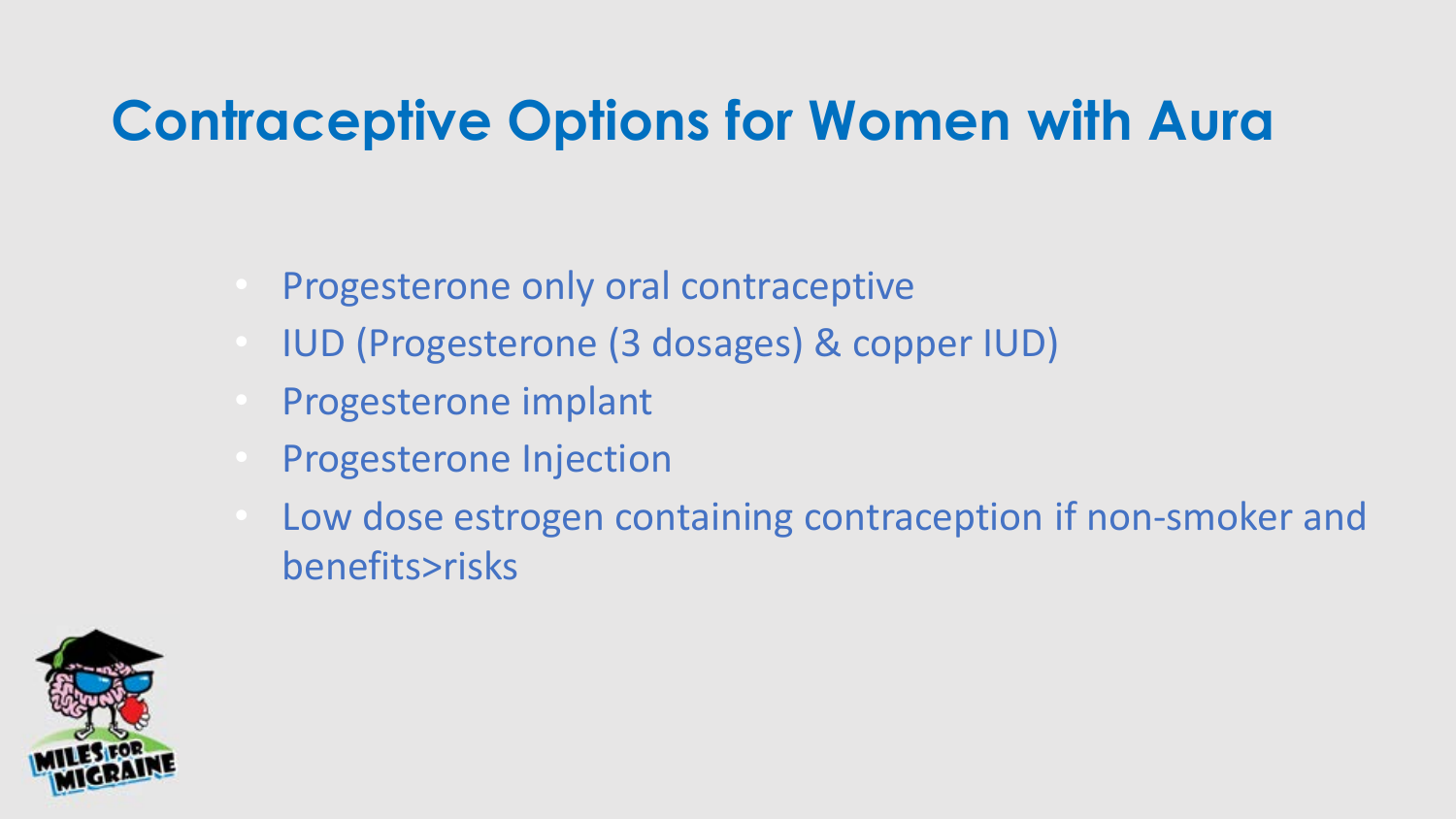### TRIPTANS

- Acute or short-term preventive
- None are FDA approved for short-term prevention of menstrual migraine
- Frovatriptan 2.5 mg and Naratriptan 2.5 mg are most suited due to long half-life and low chance of medication overuse



• Can be dosed once daily of twice daily for 5-7 days beginning 1-2 days prior to expected onset of menstrual migraine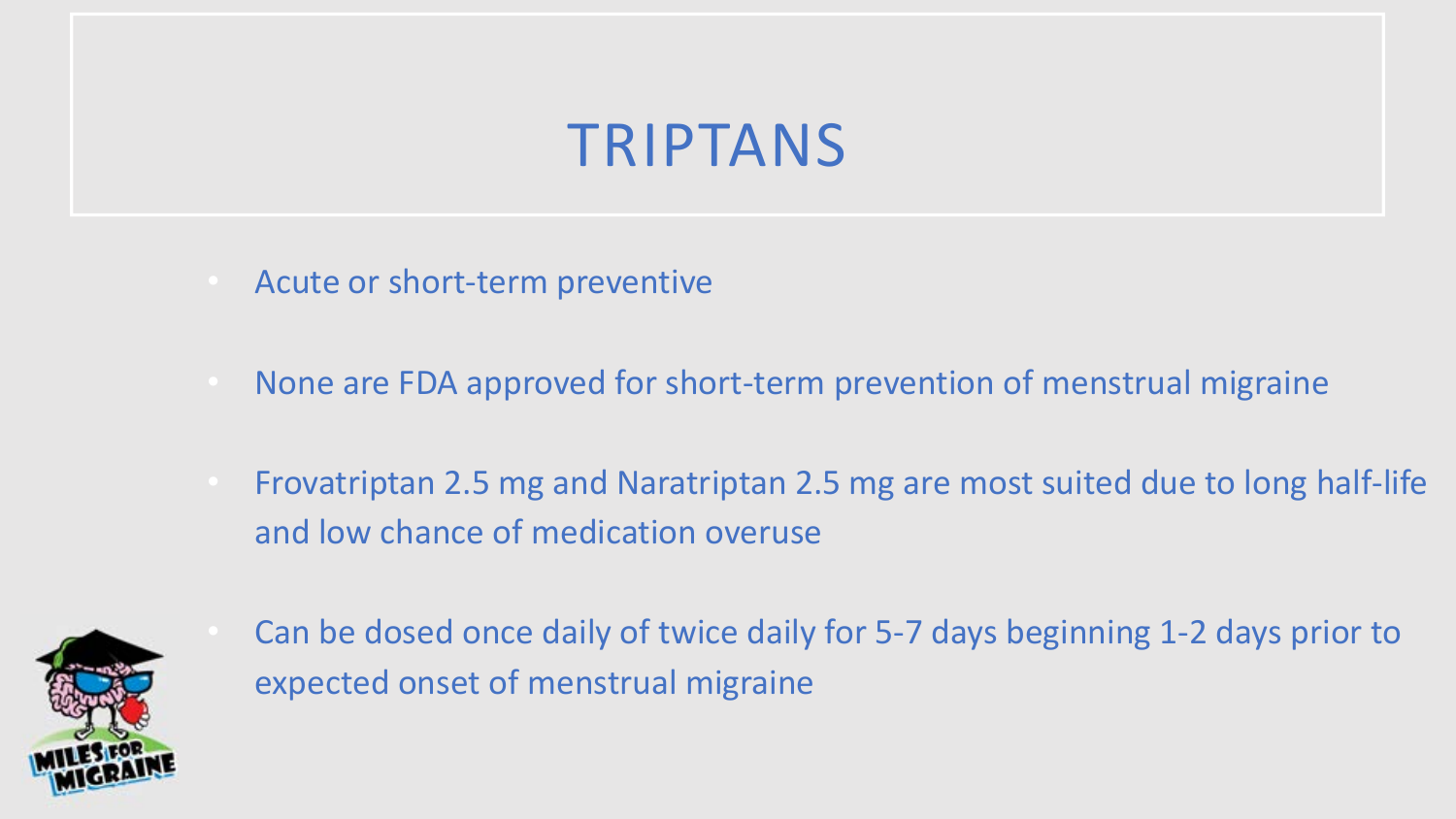#### RESCUE OPTIONS-MENSTRUAL MIGRAINE

- Sumatriptan injectable (3, 4, 6 mg)
- Sumatriptan or Zolmitriptan nasal delivery
- Ketorolac 60 mg IM injectable
- Anti-emetic suppository
- Occipital Nerve Block
- Sphenopalatine Ganglion Nerve Block (SPG)
- Infusion Center IV orders (Ketorolac 30 mg, Odansetron 4 mg, Magnesium 1-2 gram)

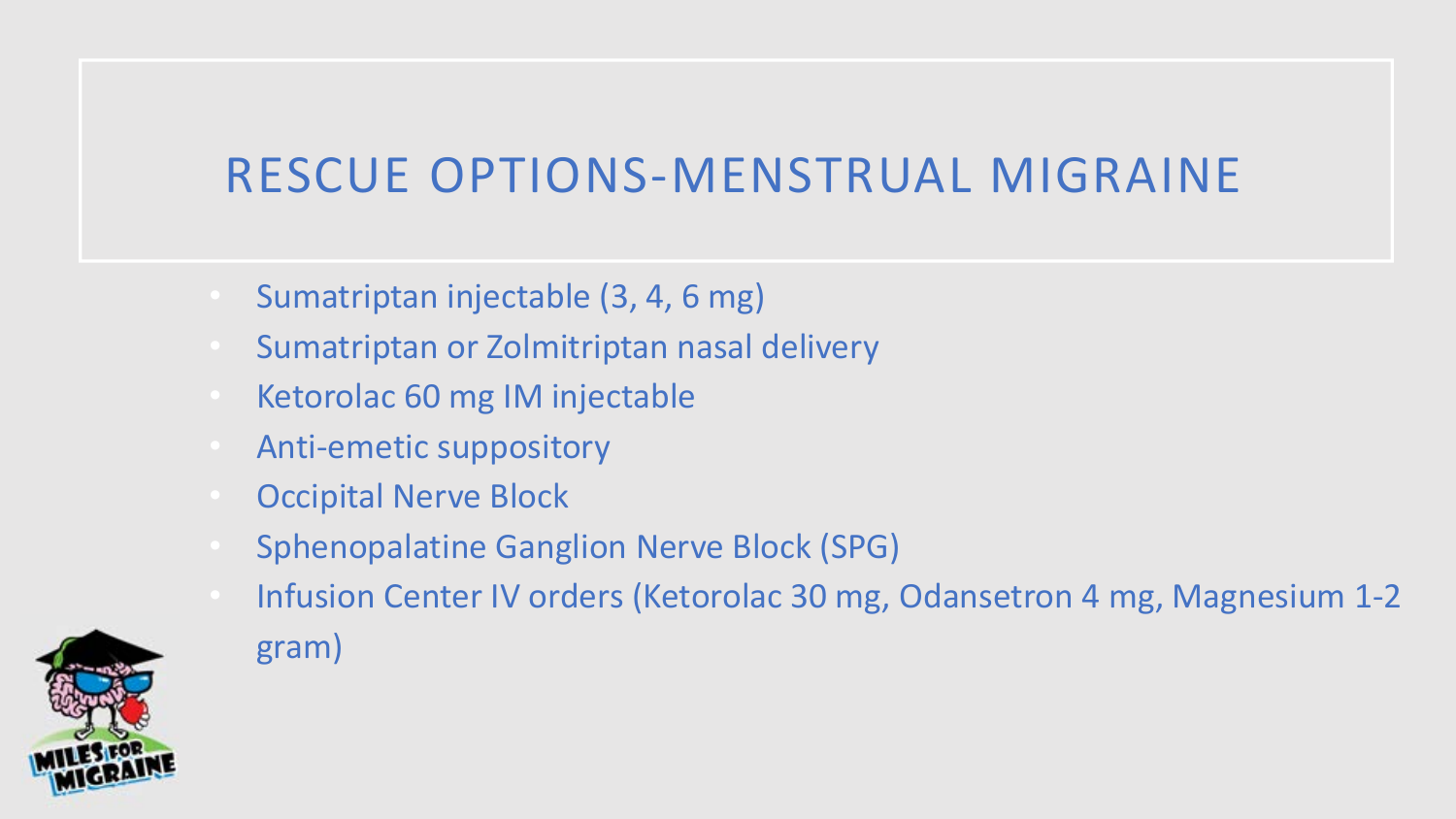## **New Migraine Treatments**

- CGRP mAB's for prevention
- Oral "gepants" for acute treatment (Ubrelvy; Nurtec)
- Oral "ditan" for acute treatment (Reyvow)
- Non-invasive neurostimulators (newest Nerivio)
- Coming: an oral CGRP antagonist (gepant) for daily prevention of migraine
- None are FDA approved specifically for menstrual migraine; unknown effects on pregnancy & BF

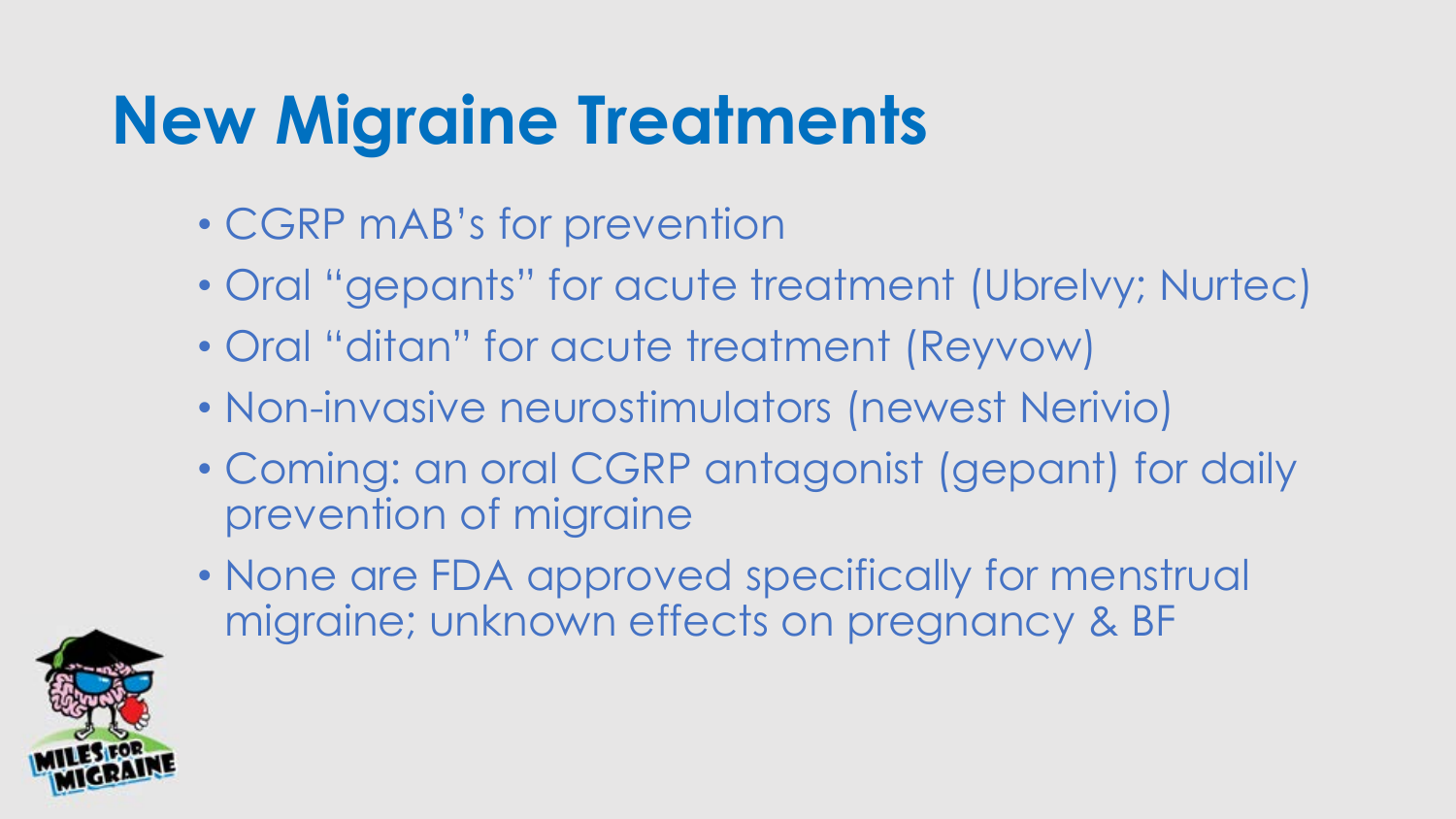## RESOURCES FOR PREGNANCY AND BREAST-FEEDING

- Drugs in Pregnancy and Lactation Book. Authors Briggs, Freeman, et al. Updated regularly. Most recent edition 2018. Hard copy and on-line
- Hales Medications and Mother's Milk. Updated regularly. Most recent edition 2019. App available.
- Free data base called LactMed (app available)

https://www.ncbi.nlm.nih.gov/books/n/lactmed



• User friendly (put in name of medication-all current information that is known comes up)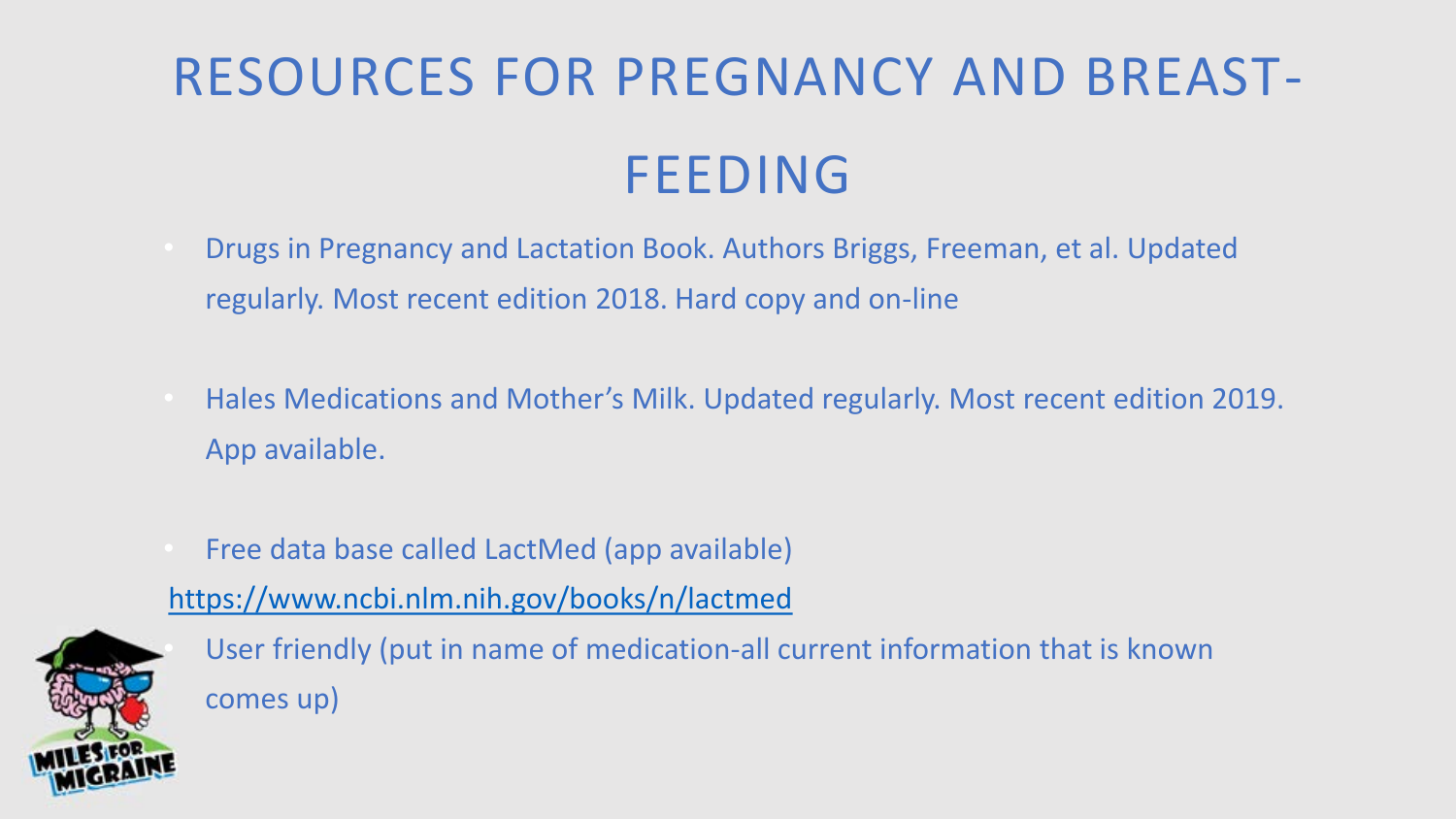#### RESOURCES FOR WOMEN WITH MIGRAINE

- 1. International Headache Society www.ihs-headache.org
- 2. Migraine Research Foundation www.migraineresearchfoundation.org
- 3. Migraine World Summit (Dates 3/18-3/26/2020)

Numerous international speakers; live event to educate worldwide-free

www.migraineworldsummit.com

- 4. Migraine Education On-line www.dhc-fdn.org/pages/cme
- Diamond Headache Clinic Research & Educational Foundation
- 5. American Headache Society www.americanheadachesociety.org
- 6. The Woman's Guide to Migraine Management: Understanding the Hormone





- Geared for the female migraine patient to be better educated about migraines and better able to communicate with her health care providers
- Available on Amazon (Paperback or e-book) [Author Hutchinson, S.]